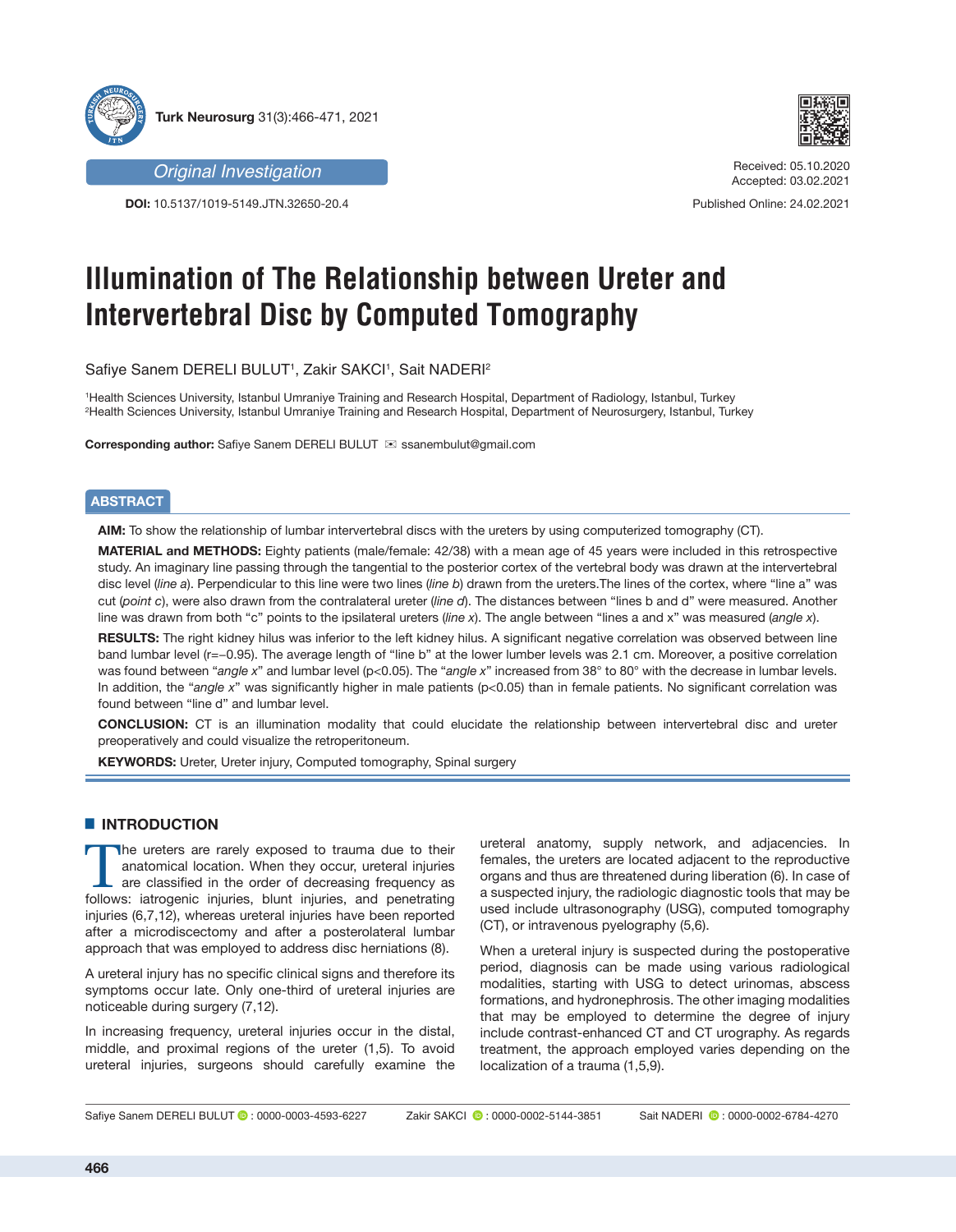The ureter is normally located lateral to the aorta on the left and lateral to the inferior vena cava (IVC) on the right. At the L4-L5 level, it is located between the anterolateral aspects of the vertebral body (VB) and the psoas muscle (PM). It crosses the common iliac artery and vein ventrally, and it is located medial to these vessels at the lumbosacral junction. Consequently, ureteral injuries are sometimes associated with combined arterial or venous injuries and vice versa (2,14).

This study aimed to show the relationship of the vertebral pedicle and intervertebral discs with the ureters by using CT and to show that CT is an illumination modality for surgeons during the preoperative period.

## █ **MATERIAL and METHODS**

## **Patients**

This research is a single-center, cross-sectional, retrospective study. A total of 80 consecutive patients who underwent abdominal CT scan for renal stones from May 1, 2017 to January 1, 2018, were included in this study.

The exclusion criteria were as follows: patients with hydronephrosis or an abnormality in the urinary system (e.g., ectopia, duplication, aplasia, and hypoplasia), renal failure, renal cystic diseases, intra-abdominal malignancy, history of intra-abdominal operation, and lumbar scoliosis.

Patients who underwent abdominal CT due to condition other than those listed above and who had two normal kidneys were included. An approval from the concerned ethics committee was sought (No. 54132726-000-17574), and informed written consent was obtained from all of the included patients.

#### **CT Technique**

CT scans were performed in a multi-detector scanner (128-slice GE Optima CT660 CT scanner; GE Healthcare). The CT scans were obtained in the supine position during which the the patients were instructed to hold their breath to minimize motion artifacts. The CT protocols were as follows: tube voltage, 120 kVp; automatic tube current modulation, 30–70 mAs; pitch,  $0.99-1.22$  mm; matrix,  $512 \times 512$ ; slice thickness, 10 mm; and field of view, 380 mm (distance between 1 cm superior of the diaphragm to the femoral trochanter majus) (Table I). All images were subsequently reconstructed with a slice thickness of 2.5 mm.

#### **Image Analysis**

Image datasets were exported to a Picture Archiving and Communication System (PACS) workstation for analysis (Centricity® PACS; GE Healthcare, Milwaukee, WI, USA).

The images were evaluated by a radiologist with 10 years of experience in abdominal radiology.

The patients were divided into two groups: males (Group 1) and females (Group 2). Each group was further divided into two subgroups: patients aged below 55 years (Group 1A and Group 2A) and those aged above 55 years (Group 1B and Group 2B).

The reference section at each intervertebral disc level was obtained by reconstructing the images parallel to the end plates of the vertebras. While the end plateaus at the L2-L3 level were oriented more transversely, they were more oblique at the L5-S1 level. This reference cross section was planned by taking the opening into consideration (Figure 1).

An imaginary line passing through the tangential to the posterior cortex of the corpus at the intervertebral disc level was drawn (*line a*). Perpendicular to this line were two lines drawn from the ureters (*line b*). Also, the lines of the cortex, where linea was cut (*point c*), were drawn from the contralateral ureter (*line d*). The distances between lines b and d were measured. Another line was drawn from both c points to the ipsilateral ureters (*line x*). Moreover, the angle between lines a and x was measured (*angle x*) (Figures 2A-C).

The ureters originating from both renal pelvises were marked with a circular region of interest (ROI) for each level of lumbar intervertebral discs. Both ureters were followed in the craniocaudal direction through all sections and marked with circular ROIs. All measurements were repeated separately for each lumbar intervertebral disc level. All measurements were made separately for the right and left sides.

#### **Statistical Analysis**

All statistical analyses were performed using the Statistical Package for the Social Sciences (SPSS) software (version 22.0; SPSS Inc., Chicago, IL, USA).



**Figure 1:** Planning for the sections tangent to the lower end plateau at the L2-L3 intervertebral disc (upper yellow line) and L5- S1 intervertebral disc (lower yellow line) levels. The cross section to be used in measuring the ureteric distance was oriented parallel to the lower end of the vertebral plateau. The L5-S1 level is more inclined than the upper levels.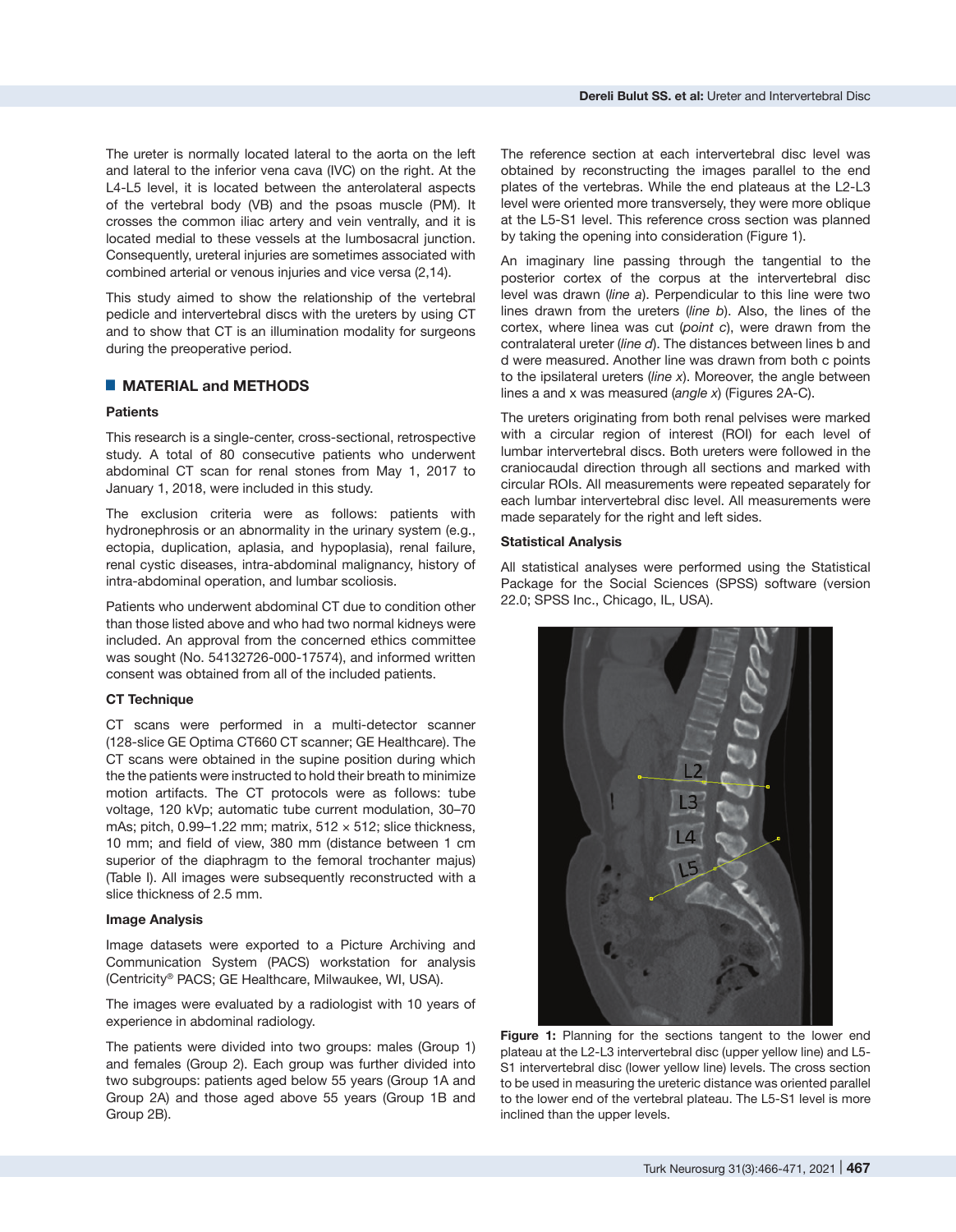

Figure 2: A) Illustrative case of a 37-year-old male patient. In the section passing through the L4-L5 intervertebral disc level, both ureters are marked with yellow circular ROIs (thin blue arrows). The vertebra is followed by line a tangent to the corpus posterior cortex. There are b lines from both ureters extending perpendicular to this line (thick blue arrows). The line on the right measured 40.8 mm and that on the left measured 35.5 mm. The lines in the cross section passing through the L4-L5 intervertebral disc level are seen in the image. **B)** Illustrative case of a 41-year-old female patient. The section passing through the L3-L4 intervertebral disc could be seen. Point c is where line a tangent to the vertebra corpus posterior cortex intersects the lateral cortex (thick blue arrow). The line extending from the contralateral ureter to the point c is the line d. In this patient, line d measured 76.8 mm on the right ureter. The procedure was repeated for the left ureter. **C)** Illustrative case of a 53-year-old male patient. In the axial plan, the section passes through the L3-L4 level. Both ureters were marked with small circular yellow ROIs. There are lines (line x) extending from both ureters going to the ipsilateral c points (long thick blue arrows). The angle between line x and line a is the anglex (marked by curved blue arrows). In this patient, angle x was 65.6° for the right ureter and 77.6° for the left ureter.

The distribution of the outcome categories was assessed using the Shapiro–Wilk test. Data are presented as mean  $\pm$ standard deviation based on the normality of data. Categorical variables are presented as counts and percentages.

Statistical significance is indicated by p<0.05.

## █ **RESULTS**

Among the 80 included patients, 42 were male (Group 1A: 24; Group 1B:18) and 38 were females (Group 2A: 21; Group 2B: 17) with a mean age of 45 and 48 years, respectively.

In all groups, the right kidney was lower than the left kidney. With the vertebral body (VB) as reference, the left renal pelvis is generally located at the midlevel of the VB, whereas the right renal pelvis is located at the lower end plateau of the VB.

In some of our patients, no ureter matching was observed in the L1-L2 intervertebral disc level. Moreover, the ureteropelvic junction was inferior to this level. Measurements were therefore made starting at the L2-L3 intervertebral disc level (Figure 3).

In Group 1, the average distances of *line b* were 45 mm to 23 mm for Group 1A and 42 mm to 25 mm for Group 1B. The distances of *line b* were negatively correlated with lumbar level (r=−0.78, p<0.05).

In Group 2, the average distances of *line b* were 46 mm to 22 mm in Group 2A and 38 mm to 25 cm for Group 2B. A negative correlation was also found between the lumbar level and the line b distances (r=−0.63, p<0.05).

Similarly, a significant negative correlation was found between *line b* and lumbar level (r=0.54, p<0.05). A significant negative correlation was also found between *line b* distances and *angle x* on the left side (r=−0.48, p<0.05).

By contrast, a significant positive correlation was found between *lines b* and *d* (r=0.57; p<0.05).

*Line d* and *angle x* on the right side were also significantly negatively correlated (r=-0.56, p<0.05).

On the left side, a positive correlation was observed between *angle x* and lumbar levels (r=0.48, p<0.05). The *angle x* increased from 38° to 85° toward the lower lumbar levels in both groups. No significant correlation was found between lumbar levels and *angle x* on the right side (p>0.05).

Furthermore, no significant correlation was found between *line d* and lumbar level (p>0.05). In all groups, line d increased with age (r=0.61 p<0.05).

The results are summarized in Tables II and III.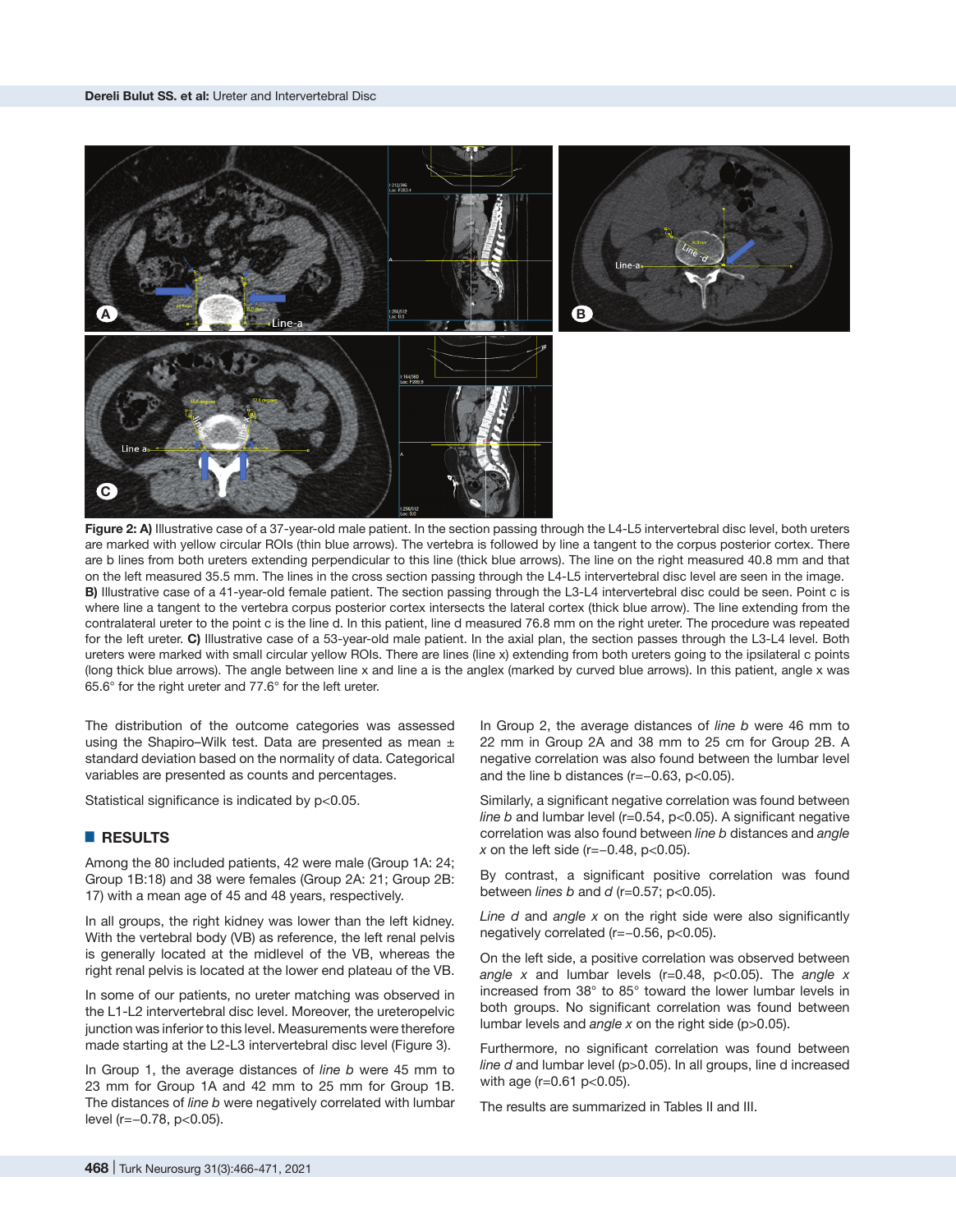| <b>Topogram Direction</b>                      | Craniocaudal                                                                |
|------------------------------------------------|-----------------------------------------------------------------------------|
| Respiratory Phase I                            | Inspiration                                                                 |
| Scan Start / End Locations                     | 1 cm superior to diaphragm to the iliac crest (scan through entire kidneys) |
| FOV (Field of view)                            | 38 cm (decrease appropriately)                                              |
| IV(intra venous) Contrast agent administration | non                                                                         |
| Scan Delay                                     | non                                                                         |
|                                                |                                                                             |

**Table I:** CT Protocol of Abdomen/Pelvis for Renal Stone

Table II: Average Distances of b- Line and d- Line with SD Values According to Lumbar Levels and Groups

|         | b-line distances (mm) |            |             |             | d-line distances (mm) |            |            |            |
|---------|-----------------------|------------|-------------|-------------|-----------------------|------------|------------|------------|
|         | Group 1A              | Group 1B   | Group 2A    | Group 2B    | Group 1A              | Group 1B   | Group 2A   | Group 2B   |
| $L2-L3$ | $75 + 7$              | $59 \pm 6$ | $61 \pm 16$ | $40 \pm 13$ | $67 \pm 2$            | $66 \pm 7$ | $65 \pm 6$ | $69 \pm 4$ |
| $L3-L4$ | $51 \pm 5$            | $33 \pm 7$ | $46 \pm 6$  | $52 \pm 11$ | $54 \pm 6$            | $56 \pm 2$ | $58 \pm 7$ | $67 \pm 3$ |
| $L4-L5$ | $43 \pm 12$           | $32 \pm 5$ | $41 \pm 13$ | $38 \pm 5$  | $59 \pm 11$           | $64 \pm 3$ | $64 \pm 8$ | $68 \pm 5$ |
| $L5-S1$ | $32 \pm 3$            | $27 \pm 8$ | $35 \pm 7$  | $24 \pm 3$  | $66 \pm 5$            | $68 \pm 3$ | $65 \pm 4$ | $66 \pm 8$ |

*A total of 80 patients are grouped by gender (group 1: male patients, group 2: female patients). In addition, patients in both groups were divided into two groups, those under the age of 55 and those above (group 1A and B, and group 2A and B). According to table, the decrease in the b-line is noteworthy as the level of lumbar and age increases. It is especially evident in female patients. The d-line increases with age.*

**Table III:** X-Angle Mean Values and SD Values Measured from the Left and Right Sides in Lumbar Levels

|         | X- angle in the left side (degrees) |             |             |             | X- angle in the right side (degrees) |             |             |            |
|---------|-------------------------------------|-------------|-------------|-------------|--------------------------------------|-------------|-------------|------------|
|         | Group 1A                            | Group 1B    | Group 2A    | Group 2B    | Group 1A                             | Group 1B    | Group 2A    | Group 2B   |
| $L2-L3$ | $70 \pm 6$                          | $71 \pm 8$  | $68 \pm 11$ | $53 \pm 9$  | $75 \pm 6$                           | $77 \pm 9$  | $65 \pm 11$ | $69 \pm 3$ |
| $L3-L4$ | $68 \pm 11$                         | $70 \pm 6$  | $71 \pm 5$  | $56 \pm 8$  | $68 \pm 3$                           | $76 \pm 7$  | $60 \pm 7$  | $62 \pm 5$ |
| $L4-L5$ | $78 \pm 5$                          | $66 \pm 13$ | $67 \pm 6$  | $65 \pm 9$  | $67 \pm 4$                           | $74 \pm 11$ | $63 \pm 9$  | $60 \pm 7$ |
| $L5-S1$ | $72 \pm 9$                          | $69 \pm 9$  | $68 \pm 7$  | $58 \pm 12$ | $65 \pm 4$                           | $60 \pm 9$  | $64 \pm 8$  | $52 \pm 3$ |

*According to the table, the angle x value on the left increases with increasing lumbar level. As the age increases, the X angle decreases for both groups.*



**Figure 3:** Renal hiluses (small blue stars) could be observed on axialplane CT section obtained from the L2-L3 level of the intervertebral disc. It is noteworthy that the ureters could not be observed in this section.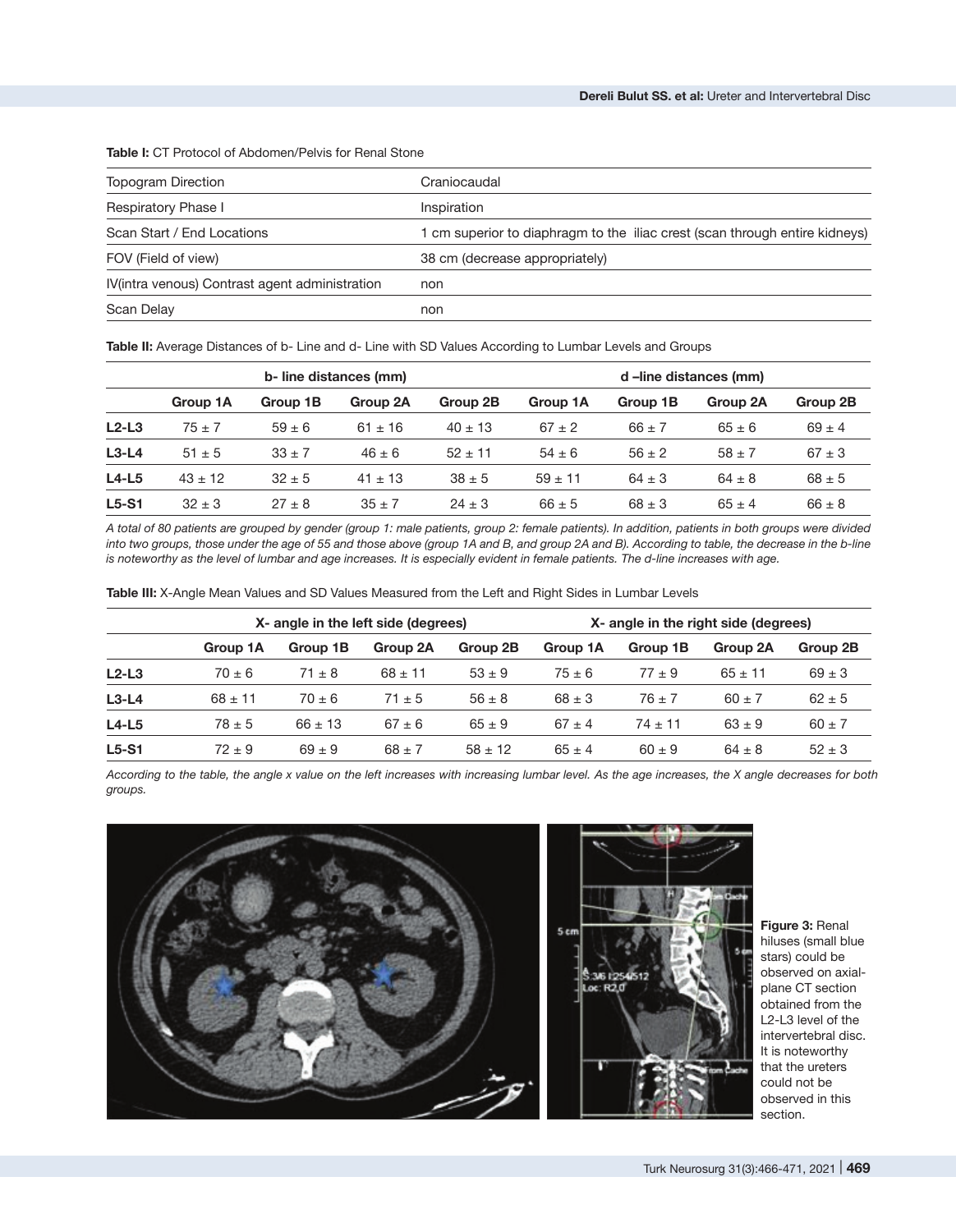## █ **DISCUSSION**

Some small series in the literature have investigated ureteral injuries caused by anterior lumbar procedures. Given the retroperitoneal location of the ureter and the importance of the vascular structures adjacent to it, it is extremely important to protect the ureters, especially when anterior and posterolateral spine surgical approaches are employed (1).

We aimed to show the relationship of the vertebral pedicleintervertebral disc with the ureters by using CT. In addition, we aimed to show that CT could be an illumination modality for surgeons in the preoperative period.

Our results showed that line b was higher in the upper lumbar levels and in Group 1 than in the lower lumbar levels and in Group 2. This result may be due to the PM volume being more visual, especially in young men. We speculate that the increased muscle volume, especially in young men, contributes to the distance of the ureter located in front of the psoas from the vertebral cortex. We also observed that the decreasing retroperitoneal fat tissue on the right side caused the ureter to approach the back, decreasing the value of the *angle x*. Moreover, the ureter was found close to the VB in weak patients with low retroperitoneal adipose tissue. This finding is supported by other studies (1,5,13).

For the same reason, the value of *angle x* is also significantly higher in young male patients.

Ureteral anatomy should be well examined by all surgeons from all disciplines who are interested in this region and in the retroperitoneal space (1,6).

The number of anterior lumbar spinal reconstructions for degenerative disc diseases has significantly increased in the last two decades. The evolution of spine technology has changed how an occasional anterior procedure is performed wherein a large flank incision is made in spinal fusion surgery involving a direct anterior extraperitoneal exposure. Considering the proximity of the lumbar spine to the aorta, inferior vena cava, and iliac vessels, vascular surgeons frequently perform anterior exposures (15). The rapid increase in anterior spine surgery has created a demand for access surgeons who are familiar with retroperitoneal procedures and who are skilled at mobilizing vessels (4,15).

The trans-psoas approach provides an undisturbed plane that allows access to the lateral disc space and is therefore a preferable approach to prevent ureter damage (4,8,10).

One approach that could prevent ureter injuries involves the use of prophylactic ureteral stents and catheters in the preoperative period. Some surgeons may prefer this technique to detect injury during surgery. However, there is no consensus as regards the use of this technique. Some surgeons do not prefer this approach because of stent-related complications. (3).

According to the European Association of Urology guideline, preoperative prophylactic stent application is recommended in selected cases (based on risk factors and on surgeons' experience) to prevent ureter trauma. However, the guidelines of the American Society of Colon and Rectal Surgeons on performing surgeries for diverticulitis state that "ureteral stents are used at the discretion of the surgeon"(3,5).

In a comprehensive study, it was mentioned that the application of prosthetic ureteral stents in patients undergoing colorectal surgery increases the treatment costs. In addition, many complications, such as hematoma, infection, and ureter laceration, may occur after a stent application (3). Thus, a noninvasive, easily accessible, reliable, and less costly method is highly desirable.

Determining the course of ureters in the preoperative period for each patient is important. In addition, safe areas in both retroperitoneal spaces in terms of the instrumentation to be used must be identified, especially before a spinal surgery. The ureter is normally located lateral to the aorta on the left and lateral to the IVC on the right. It is located between the anterolateral of the VB and PM at the L4-L5 level. At the lumbosacral junction level, it crosses the common iliac artery and vein ventrally. Consequently, ureteral injuries are sometimes accompanied by vascular injuries (2).

Ureteral injuries arise when the prevertebral or anterior longitudinal ligament is perforated by instruments used to cleara disc space. The most common location of injuries is the distal third of the ureter at the L4-L5 level. At this level, the ureter is closest to VB (3,11).

The ureter lies within the retroperitoneal fat layer and is normally mobile. In lean patients, it can be located closer to the VB. In such patients, the probability of damage to the ureters located between the VB and the PM increases. Tilting a patient while in the prone position during surgery brings the ureter closer to the VB and to the intervertebral disc plane. Therefore, the risk of ureter damage may increase. Typically, an injured ureter is contralateral to the side where diskectomy is performed because of the tangential passage of the instrument during the procedure (2).

When necessary, patients may be placed in the prone position during operation, and the course of the ureter can be monitored in this position.

Our study has some limitations. First, our patient population is small. Second, no pathologies, such as spinal tumors or herniated discs, were found in our patient group. For this reason, we cannot describe our experiences before and after surgery.

In addition, a CT scan was performed without the administration of an intravenous contrast agent. However, the fact that the part of the examined ureter is found in front of the PM and is completely surrounded by retroperitoneal fatty tissue has made the tracing easier. In addition, thanks to multiformat reconstruction, the entire course of both ureters were easily traced. However, in some cases, a CT scan should be performed in the pyelogram phase when the location of the ureter needs to be defined clearly.

#### █ **CONCLUSION**

Defining the course of the ureter in the retroperitoneum is extremely important for each patient, especially when